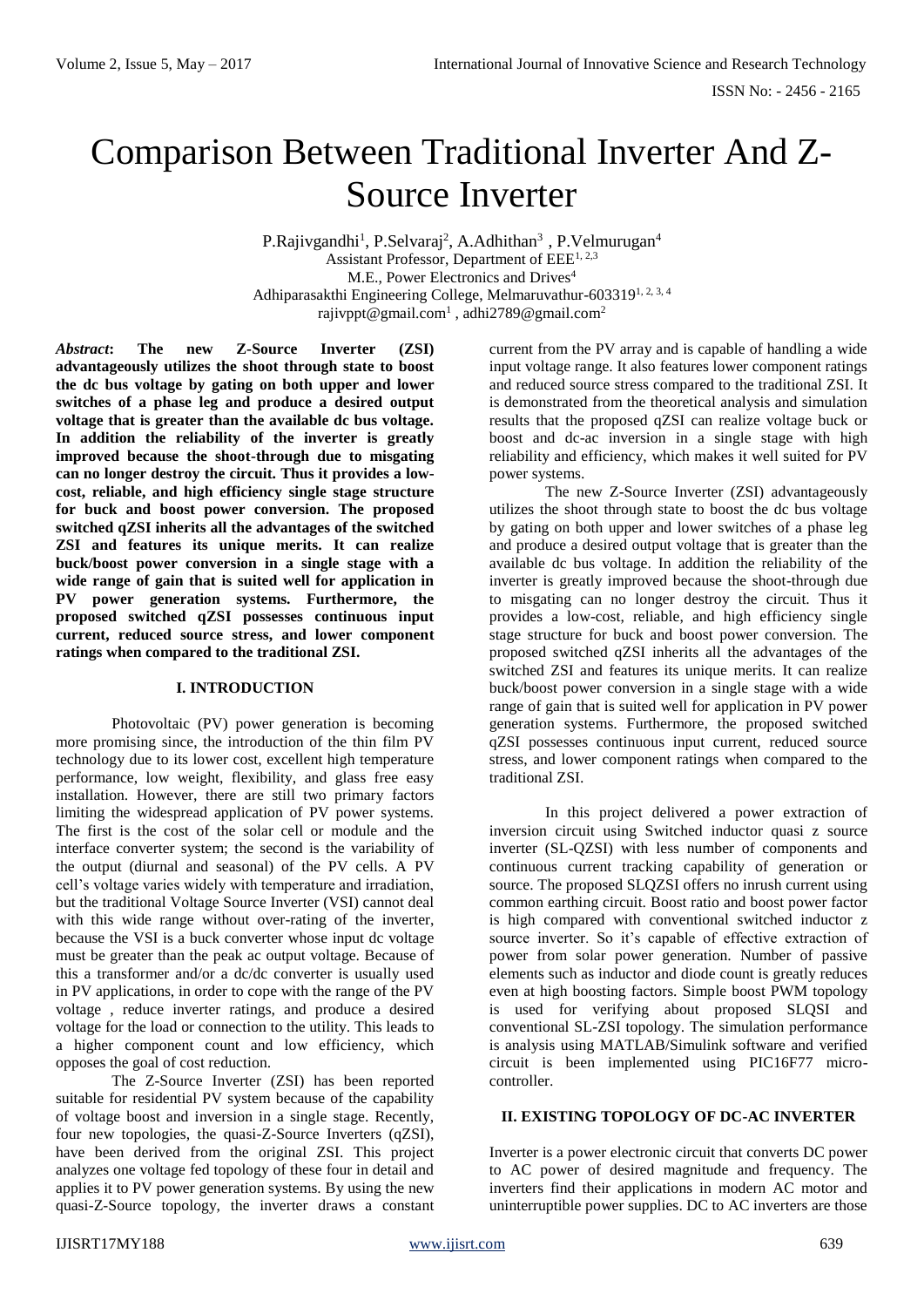devices which are used to produce inversion by converting a direct current into an alternating current. If the output of a circuit is AC then depending on the input i.e. either AC or DC, the devices are called as AC-AC cycloconverters or DC-AC inverters. DC to AC inverters are such devices whose AC output has magnitude and frequency which is either fixed or variable. In case of DC to AC inverters the output AC voltage can be either single phase or three phase. Also, the magnitude of the AC voltage is from the range of 110-380 VAC while the frequencies are either 50Hz, 60Hz or 400Hz.

The figureshows a circuit showing DC-AC inverter along with filters which are used to reduce the effect of harmonics to provide distortion free output ac signal. The front part of the circuit consists of AC to DC converters. If he output ac voltage is more distorted as compared to the reference ac voltage then filter circuits are used again to produce the desired clean sinusoidal AC voltage.



Fig 1 Power Electronic Circuit with DC-AC inverter

## *A. Current Source Inverter*

The way each of the drive building blocks operates defines the type of drive topology. The first topology that will be investigated is the current source inverter (CSI). The converter section uses silicon-controlled rectifiers (SCRs), gate commutated thyristors (GCTs), or symmetrical gate commutated thyristors (SGCTs). This converter is known as an active rectifier or active front end (AFE). The DC link uses inductors to regulate current ripple and to store energy for the motor. The inverter section comprises gate turn-off thyristor (GTO) or symmetrical gate commutated thyristor (SGCT) semiconductor switches. These switches are turned on and off to create a pulse width modulated (PWM) output regulating the output frequency.

The design in Figure 7 implements cascaded SGCT devices to achieve a 4160V system rating. A gate driver is required for each of the switching devices to control the device switch timing.



Fig 2 Current source inverter configuration

The CSI design requires input and output filters due to high harmonic content. The input (Figure 7) is similar to a low voltage (LV) drive six-pulse input. At higher horsepower, a six-pulse active front end (AFE) input creates harmonics in the power system and poor power factor. To mitigate this issue, drive manufacturers combine either input transformers or reactors and harmonic filters to reduce the detrimental effects of the drive on the power system at the point of common coupling (PCC).

## *B. Voltage Source Inverter*

The inverter is composed of insulated gate bipolar transistor (IGBT) semiconductor switches. There are other alternatives to the IGBT: insulated gate commutated thyristors (IGCTs) and injection enhanced gate transistors (IEGTs). This paper will focus on the IGBT as it is used extensively in the MV VSI drives market. The IGBT switches create a PWM voltage output that regulates the voltage and frequency to the motor. The design in Figure 8 shows a neutral point clamped (NPC) three-level inverter topology. The IGBT switching devices are cascaded to achieve a 4160V system rating.



Fig 3 Voltage source inverter configuration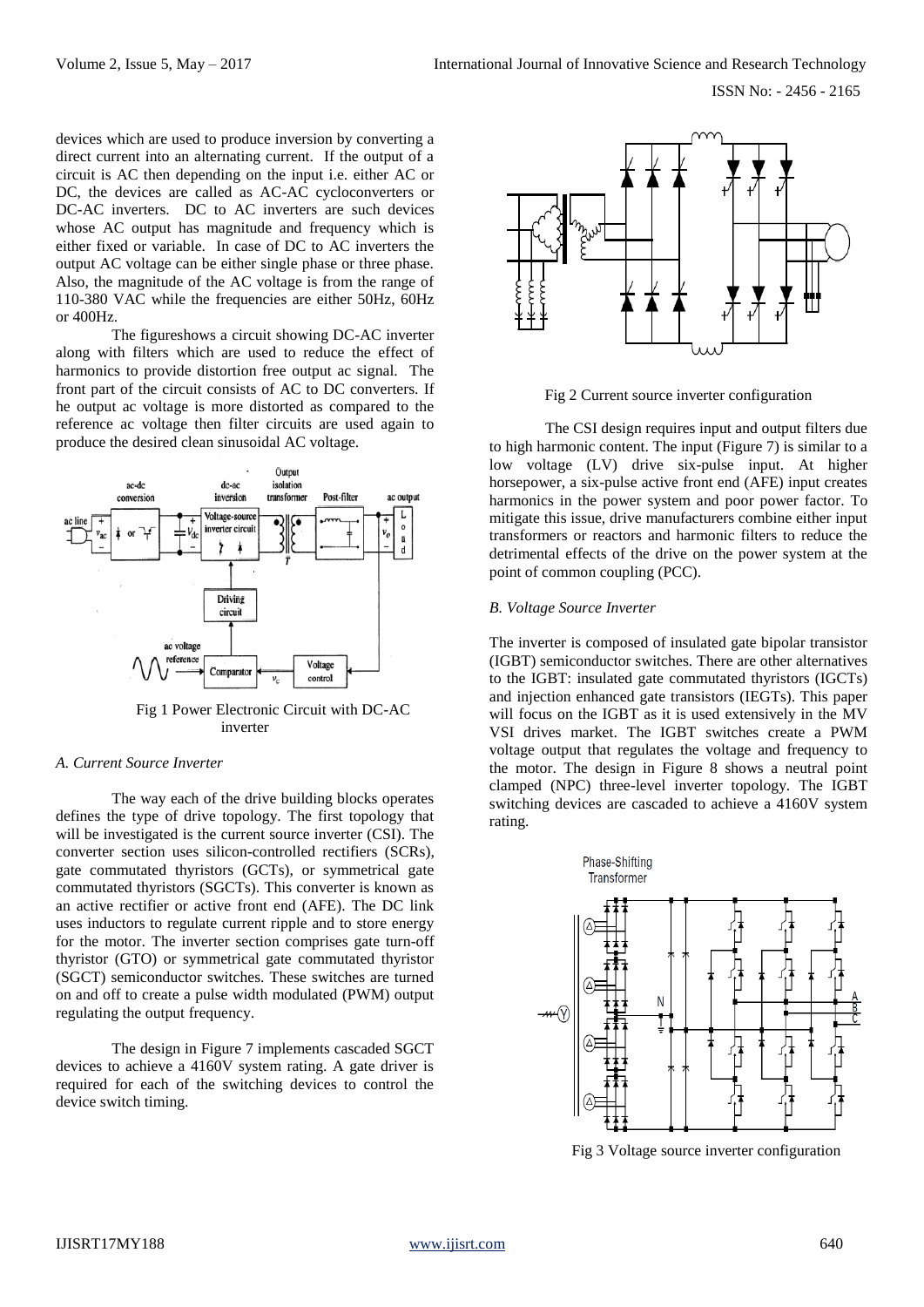ISSN No: - 2456 - 2165

## **III. Z SOURCE INVERTER DESCRIPTION AND OPERATING PRINCIPLES**

To overcome the above problems of the traditional V-source and I-source converters, this paper presents an impedance-source (or impedance-fed) power converter (abbreviated as Z-source converter) and its control method for implementing dc-to-ac, ac-to-dc, ac-to-ac, and dc-to-dc power conversion. Fig shows the general Z-source converter structure proposed. It employs a unique impedance network (or circuit) to couple the converter main circuit to the power source, load, or another converter, for providing unique features that cannot be observed in the traditional V- and Isource converters where a capacitor and inductor are used, respectively.

The Z-source converter overcomes the abovementioned conceptual and theoretical barriers and limitations of the traditional V-source converter and I-source converter and provides a novel power conversion concept. In Fig.3.1 (a), a two-port network that consists of a splitinductor and and capacitors and connected in X shape is employed to provide an impedance source (Z-source) coupling the converter (or inverter) to the dc source, load, or another converter. The dc source/or load can be either a voltage or a current source/or load. Therefore, the dc source can be a battery, diode rectifier, thyristor converter, fuel cell, an inductor, a capacitor, or a combination of those.



Fig 4 Z source configuration (a) general z source (b) anti parallel switch combination of z Source



Fig 5 Series combination switches with z source circuit

# **IV. EQUIVALENT CIRCUIT, OPERATING PRINCIPLE, AND CONTROL**

The unique feature of the Z-source inverter is that the output ac voltage can be any value between zero and infinity regardless of the fuel-cell voltage. That is, the Z-source inverter is a buck–boost inverter that has a wide range of obtainable voltage.The traditional three-phase V-source inverter has six active vectors when the dc voltage is impressed across the load and two zero vectors when the load terminals are shorted through either the lower or upper three devices, respectively.

Therefore, Fig shows the equivalent circuit of the Z-source inverter viewed from the dc link when the inverter bridge is in one of the eight nonshootthrough switching states. All the traditional pulsewidthmodulation (PWM) schemes can be used to control the Zsource inverter and their theoretical input–output relationships still hold.



Fig 6 Equivalent circuit of the Z-source inverter viewed from the dc link



Fig 7 Equivalent circuit of the Z-source inverter viewed from the dc link



Fig 8 Equivalent circuit of the Z-source inverter viewed from the dc link

## **V. PROPOSED SWITCHED QUASI Z SOURCE INVERTER**

The switched quasi-Z-source inverter (QZSI) is similar to the switched ZSI presented in fig. above, but has several advantages including in some combination; lower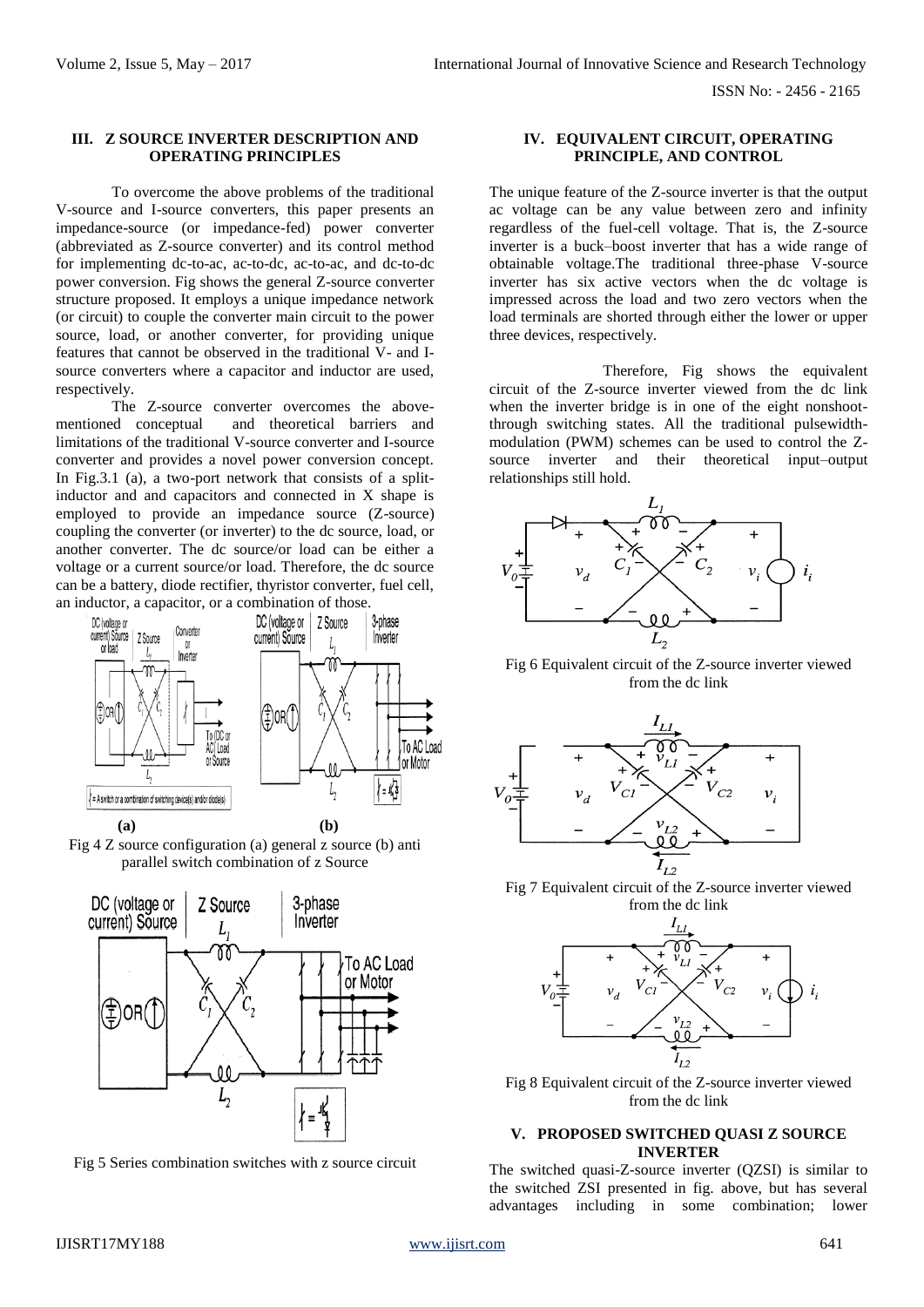component ratings, reduced source stress, reduced component count, and simplified control strategies. a PV system with the topology of the switched QZSI is described.

The operation of SQZSI can be broken down into two states; the active state and the shoot through state. During the active state, the inverter is operated by the same manner as a standard voltage source inverter (VSI). But, the shoot through state occurs when both switches in at least one phase conduction. The voltage across the inverter,  $V_{pn}$ , during this state is zero. When the inverter is in the shoot-through state for the interval of To during a switching cycle of  $T_0$ , the following voltage equations can be described from (3.1)

$$
V_{c1} = V_{L1}, \qquad V_{c2} + V_{in} = V_{L2},
$$

When the inverter is in the active state for an interval of T1 , during a switching cycle of T . From the Fig we have,

$$
V_{L1} = V_{c1} - \hat{V}_{out} = V_{c2}
$$
  

$$
V_{L2} = V_{in} - V_{c1} = V_{in} - \hat{V}_{out} + V_{c2}
$$

The average voltage of the inductors, vL1, over one switching period of T should be zero in steady state, and from  $(2)$  and  $(3)$ , we have

$$
V_{\mu} = \vec{V}_{\mu} = \frac{T_{0}V_{cl} + T_{1}(-V_{cl})}{T} = \frac{T_{0}V_{cl} + T_{1}(V_{cl} - \hat{V}_{out})V_{cl}}{T} = 0
$$
  

$$
T_{0}(V_{cl}) = T_{1} * V_{c2},
$$
  

$$
V_{c2} = \frac{T_{1}}{T}\hat{V}_{out}
$$
  

$$
V_{c2} = \frac{T_{0}}{T}\hat{V}_{out}, \quad \hat{V}_{out} = V_{c1} + V_{c2}
$$

Switching period of T should be zero in steady state, from  $(1)$ ,  $(2)$  and  $(3)$ , we also have

$$
V_{L2} = \vec{V}_{L2} = \frac{T_0 (V_{C2} + V_m) + T_1 (V_m - V_{c1})}{T}
$$

$$
\frac{T_0 (V_{c2} + V_m) + T_1 (V_m - \hat{V}_{out} + V_{c2})}{T}
$$

$$
V_{out} = \frac{T}{T_1 - T_0} V_m, V_m = V_{c1} + V_{c2}
$$

Similarly, the average dc-link voltage across the inverter bridge can be found as follows:

$$
V_{out} = \frac{\tilde{T}_1(V_{c1} + V_{c2})}{T} = V_{c1}
$$
  
By solving 5, 6 and 7 is given by

*V*<sub>out</sub> =  $V_{c1} \frac{T_1}{T_1 - T_0} V_{in}$  $=$   $\bm{V}_{c1} \frac{\bm{T}_1}{\bm{T}_1 - 1}$ 

From last equation , it is well defined that the input voltage of SLQZSI can be boosted by using the shoot-through ratio. Figure 17 shows the relationship between the Z-source output voltage and the shoot-through ration.



Fig 9 Configuration of SLQZSI (b) Boosted voltage by shoot-through time

If this shoot-through ratio is not controlled well, the system can be affected by this. During the shoot-through state, in case of SLZSI, the input current is zero due to the blocking diode. But this current is the output current of PV array and so, it should be continuous for the MPPT control. In case of the SLQZSI, the input current is continuous. The output voltage of SLZSI and SLQZSI is zero during the shootthrough time interval.

## **VI. SIMULATION RESULTS**

MATLAB is a high-performance language for technical computing. It integrates computation, visualization, and programming in an easy-to-use environment where problems and solutions are expressed in familiar mathematical notation.



Fig 10 Implementation circuit of Zsource inverter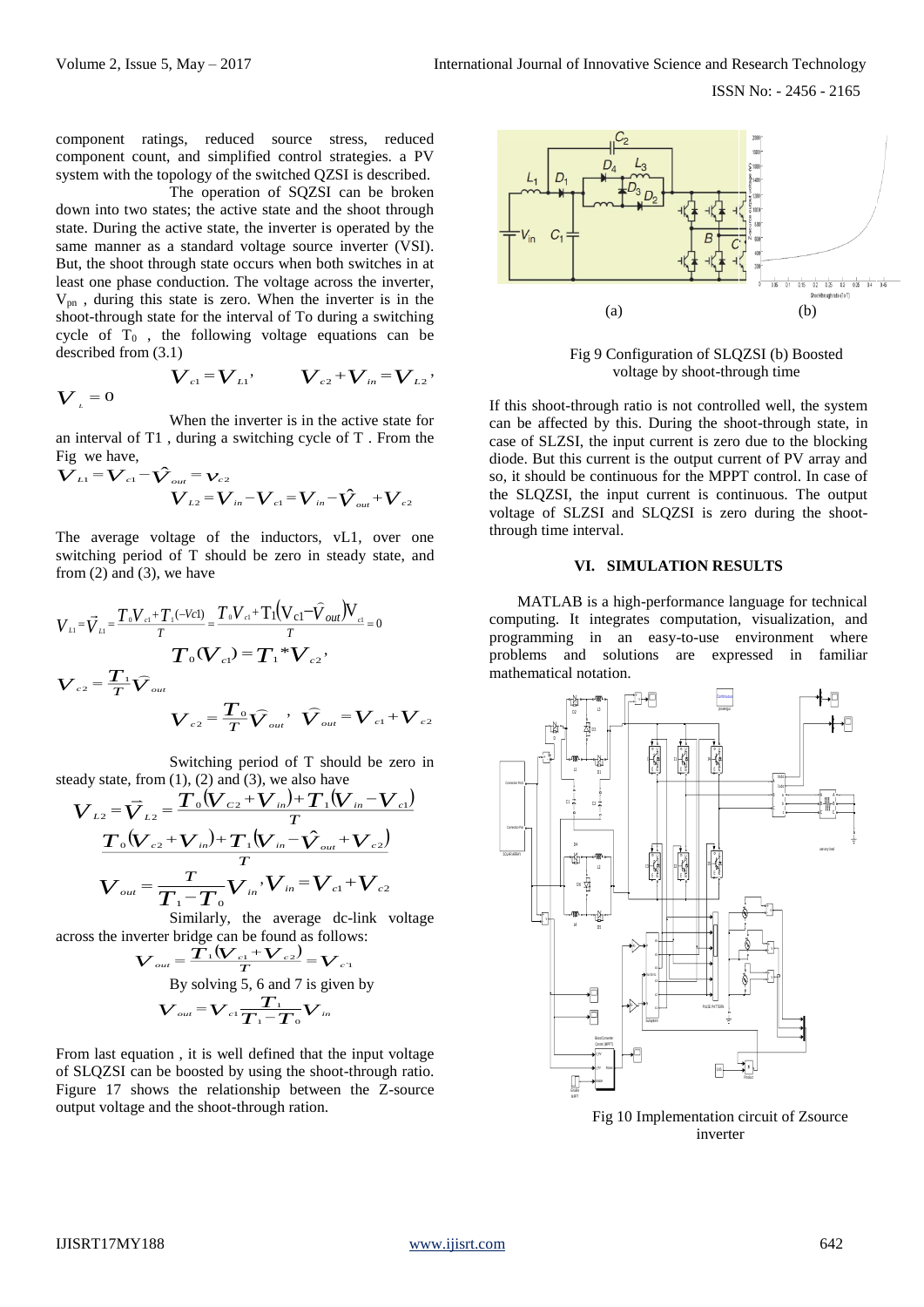ISSN No: - 2456 - 2165



Fig 11 Photovoltaic circuit



Fig 11 Input voltage performance



Fig 12 DC-link voltage



0 0.05 0.1 0.15 0.2 0.25 0.3 0.35 0.4 0.45 0.5 -2 -1.5 -1 -0.5 0  $0.5 -$ 1 1.5 2 Time in sec Load Current (A)<br>Time in secolul current (A)<br>Time in secolul current (A)

Fig 13 SLZSI -Phase current

*A. Proposed switched quasi z source inverter implementation and results*



Fig 14 Implementation circuit for switched quasi z source inverter



Fig 18 SL-QZSI -Phase current